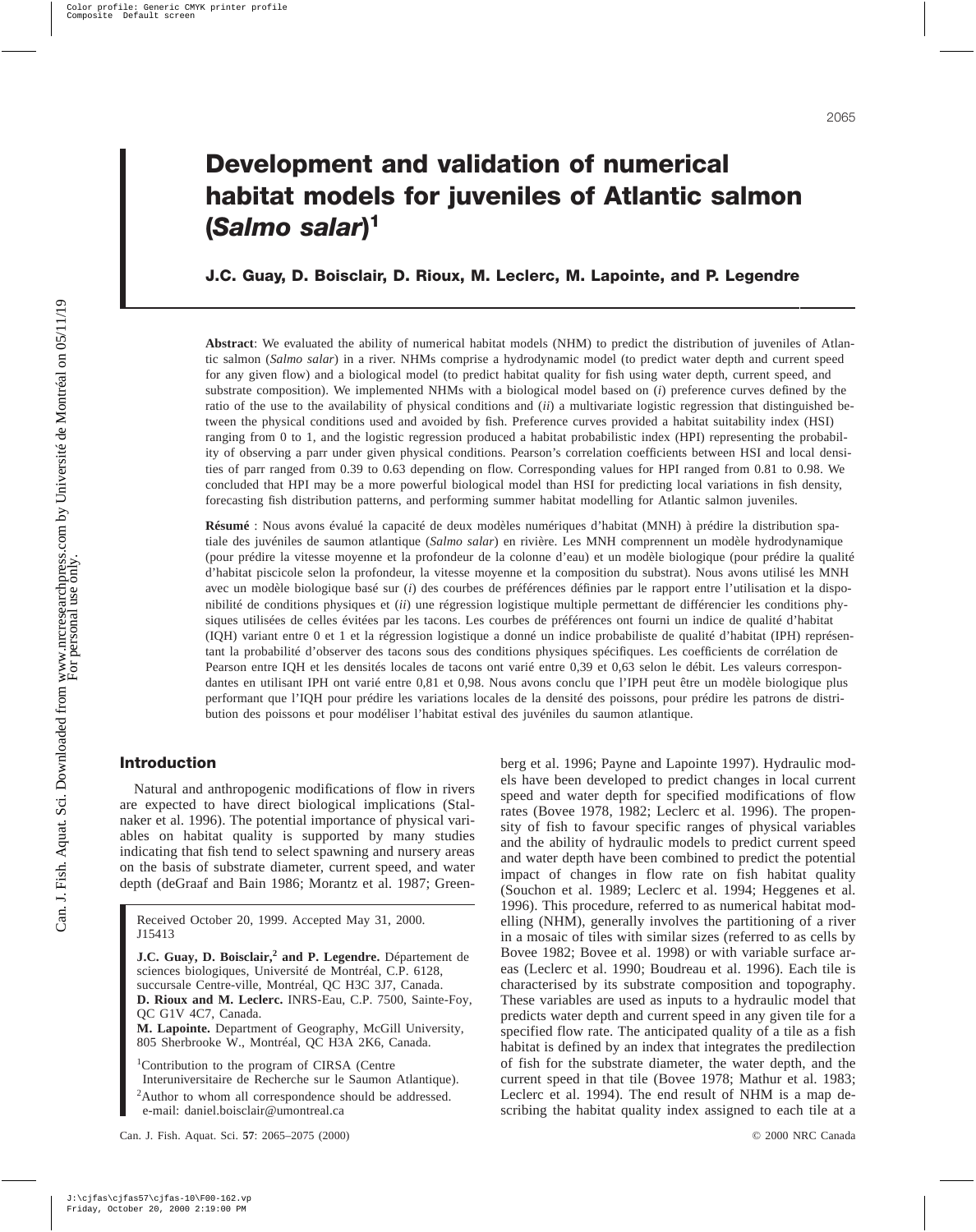given flow rate. Any change in flow rate not only modifies the number of tiles modelled (by changing the wetted area of a river) but also the habitat quality index of each tile (by changing water depth and current speed over each tile). Changes in the number of tiles and their habitat quality index are expected to allow the assessment of the impact of flow rate modifications on fish habitat quantity and quality in a river.

The habitat suitability index (HSI) is the most commonly used index of habitat quality (Bovee 1982; deGraaf and Bain 1986; Morantz et al. 1987). This index is based on preference curves that represent the degree of preference displayed by fish over the complete range of current speed, water depth, and substrate diameter found in a river or reach. Preference for a specific range of current speed, water depth, or substrate diameter can be calculated as the ratio of percent utilisation (percentage of fish observed that used this range of variable) to percent availability (percentage of the surface area of the river characterised by this range of variable) of these environmental conditions. Preference indices range from 0 (poor habitat) to 1 (best habitat). Integration of the surface area of all tiles weighted by their HSI provides the weighted usable area (WUA) (expressed as a percentage of the total surface area or as square metres of habitat per 1000 m of river) for a river or reach at a given flow (Bovee 1982). Most attempts to validate NHM have been conducted using comparisons between WUA and fish density or standing crop. While some studies confirmed the existence of a relationship between WUA and fish density (Orth and Maughan 1982; Bovee et al. 1998), others found no such relationship (Scott and Shirvell 1987; Bourgeois et al. 1996). This situation may be related to the lack of understanding of the ecological significance of WUA. For instance, a 400-m<sup>2</sup> reach having an HSI value of 0.3 would have a WUA of 30% (400  $\times$  0.3/400). The same reach having 50% of its area assigned an HSI of 0.5 and 0.1, or having 25% of its area assigned an HSI of 0.9 and 75% of its area assigned an HSI of 0.1, would also have a WUA of 30%. However, there are no indications that these habitats are indeed identical for fish (see Scott and Shrivell 1987). Boudreau et al. (1996) avoided the weighting procedure by testing for the existence of a relationship between the HSI of patches assigned a different HSI value and fish density within these patches. Their study supported the existence of a strong positive relationship between HSI and real fish density ( $r^2 = 0.8$  from calculations that we performed using fig. 7 from Boudreau et al. 1996). This suggests that the spatial distribution of habitat quality predicted by NHM in a large river (Moisie River; average summer flow 130–160  $m^3 \cdot s^{-1}$ , maximum depth of 6 m at these flows, up to 300 m across) corresponds closely to that of fish. However, the HSI model used by Boudreau et al. (1996) was modified according to unspecified a posteriori considerations related to differences of flow between the time the HSI model was developed and the time the HSI model was used to predict fish distribution. It is therefore presently difficult to evaluate the merits of HSI models unaffected by this problem. Furthermore, although their study indicates that HSI models have the potential to predict fish distribution, it does not allow the establishment of the value of this approach in smaller rivers.

The objectives of our work were (*i*) to test the hypothesis

of the existence of a significant relationship between the distribution of habitat quality predicted by NHM and the distribution of fish observed in a small river and (*ii*) to compare the predictions by NHM using a biological model based on preference curves with predictions by NHM implemented with a biological model consisting of a multivariate logistic regression designed to distinguish between the physical conditions used and avoided by fish.

## **Material and methods**

### **Site and species for study**

Sampling was conducted in the main branch of the Sainte-Marguerite River in the Saguenay region of Québec. This river is adjacent to the field station of the Centre Interuniversitaire de Recherche sur le Saumon Atlantique (CIRSA). The study area was a 1.5 km reach located approximately 80 km from the junction of the Sainte-Marguerite and Saguenay rivers (Fig. 1). The species selected for study was the Atlantic salmon (*Salmo salar*). Our work focussed on 1+ and 2+ parr. In the Sainte-Marguerite River, salmon coexists with five other species of fish: brook trout (*Salvelinus fontinalis*), American eel (*Anguilla rostrata*), longnose dace (*Rhinichthys cataractae*), longnose sucker (*Catostomus catostomus*), and sea lamprey (*Petromyzon marinus*).

The reach studied was divided into upper, median, and lower sections characterised by similar physical conditions. These sections were 375, 750, and 375 m long, respectively. The three sections had a width ranging from 20 to 45 m at bankfull conditions and consisted of a series of shallow pools (maximum depth of 2.3 m) and small riffles. The mean slope of the three sections ranged from 0.07 to 0.7% and averaged 0.3% over the complete reach. Substrate of the riverbed in the three sections ranged from sand to boulder. The sections contained no area covered by wood debris or by patches of periphyton larger than  $0.25 \text{ m}^2$ . Canopy was absent in the three sections. The upper and lower sections, further referred to as the calibration sections, were used to assess the physical characteristics selected or avoided by parr. The median section, further referred to as the validation section, served two purposes. First, it was used to apply a numerical model to predict habitat quality, its spatial variation, and hence the potential fish distribution. Second, it was used to map real fish distributions and test the predictions of the numerical model.

### **Structure of the numerical habitat model (NHM)**

The NHM adopted to predict the spatial heterogeneity of habitat quality comprised two parts: a hydraulic model and a biological model. The hydraulic model that we used, further referred as the hydrodynamic model, is a two-dimensional model that allowed us to predict current speed and water depth over the reach, i.e., on a longitudinal axis (upstream–downstream) and a transversal axis (left bank – right bank) of the river (Leclerc et al. 1990, 1994, 1995). This model requires as inputs the description of the topography of the riverbed and the mapping of substrate grain size. These data, together with a series of physical coefficients (water viscosity and friction) and assumptions on fluid dynamics (conservation of water, flowing mass, and momentum), are used as inputs to the hydrodynamic model to predict current speed (averaged over the water column) and average water depth for each tile defined during the topographic survey. Once the hydrodynamic model is developed, predictions can be computed for any specified flow rate.

The purpose of the biological model is to provide an index of fish habitat quality from the physical characteristics of the river. The only variables that we employed to define habitat quality were substrate diameter, current speed, and water depth. Estimation of the physical conditions in a series of  $1-m^2$  locations used and not used by fish allowed us to quantify the variations in the propensity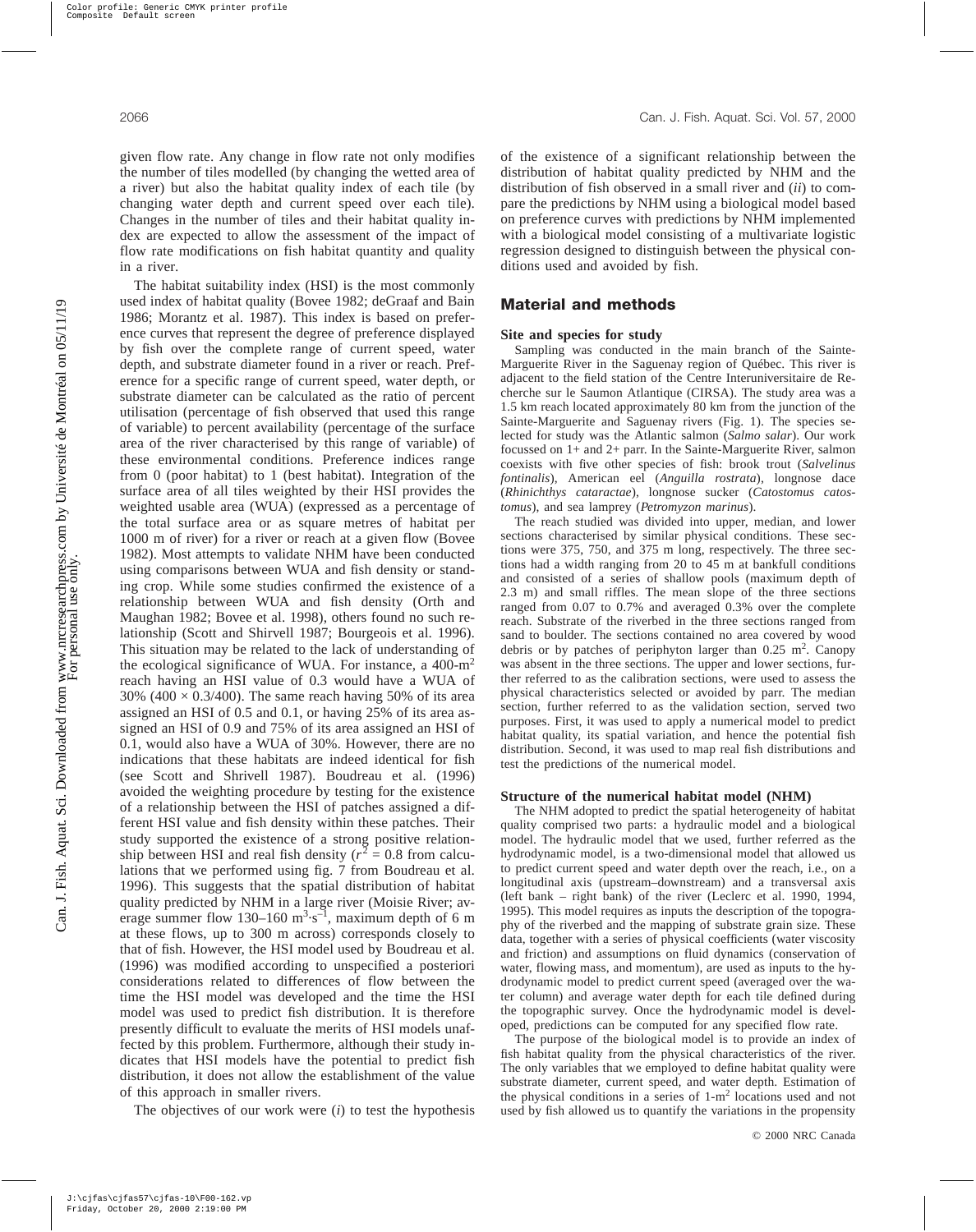

**Fig. 1.** Map of the study site located on the northern shore of the Saint Lawrence River, Québec, Canada. The site is 450 km northeast of Montréal.

of fish to prefer specific conditions over the range of physical characteristics found in the reach. The biological model assumes that when fish more intensively use a specific range of substrate diameter, current speed, or water depth, this range represents a habitat of higher quality for fish. The habitat quality index assigned to a location represents a compromise between propensity of fish to prefer or avoid the substrate diameter, the current speed, and the water depth found at this location.

The final operation of the numerical modelling exercise is to combine the results from the hydrodynamic model at a given flow rate with the biological model. Current speed, water depth, and substrate composition predicted by the hydrodynamic model for a tile are used as inputs to the biological model that assigns an index of habitat quality to that tile. Estimation of an index of habitat quality for all tiles modelled produces a map of the spatial heterogeneity of expected fish habitat quality in a river for a given flow rate. This exercise can be repeated to produce predictions of habitat quality and distribution of those habitats for different flow rates.

## **Sampling**

### *Hydrodynamic model*

Data required to characterise the topography and substrate composition over the 1.5-km reach under study were collected during the first 3 weeks of June 1997 (after the spring flood). Topography was quantified by obtaining the coordinates (longitude, latitude, and altitude) of approximately 18 sampling points per 100 m<sup>2</sup> over the complete reach: in the river, on both shores, and above the high water level. Each point was georeferenced using a total station (electronic theodolite coupled with an electronic distance measurement system, SOKKIA SET3B) and an electronic data logger (SOKKIA SDR33). The reach was divided into patches of similar substrate composition. We visually estimated the percentage of the area of each patch represented by each of six classes of substrate diameter (Table 1). Those data were used in the hydrodynamic model to specify bed roughness; they allowed prediction of current speed and water depth anywhere in the calibration and validation sections of the reach at any flow rate.

### *Biological models*

Biological models are required to determine the physical conditions used or avoided by Atlantic salmon parr. Environmental conditions used by fish were defined by visually scanning the entire calibration section by snorkeling during two periods (July 16–24 and August 1–10). Under good weather and flow conditions, the diver could cover 50–100 m of the calibration reach per day (hereafter referred to as subsections). The diver swam upstream to minimise fish disturbance (Cunjak et al. 1988). Age 1+ (5–8 cm total length) and 2+ parr (7–10 cm total length) could not be differentiated because of their overlap in size range. Hence, the biological model that we developed described habitat use by 1+ and 2+ parr indistinguishably. Each fish encountered was observed for 2 min and georeferenced. Fish generally performed short but frequent movements upstream, presumably to capture drifting invertebrates. Between these movements, parr came back above and slightly downstream from the centre of a particular rock referred to as the "home rock." Each home rock was marked with a stone coloured with fluorescent paint. The fish was then chased downstream to avoid recording two series of data for the same fish. Physical conditions were quantified at home rocks after 20 coloured stones had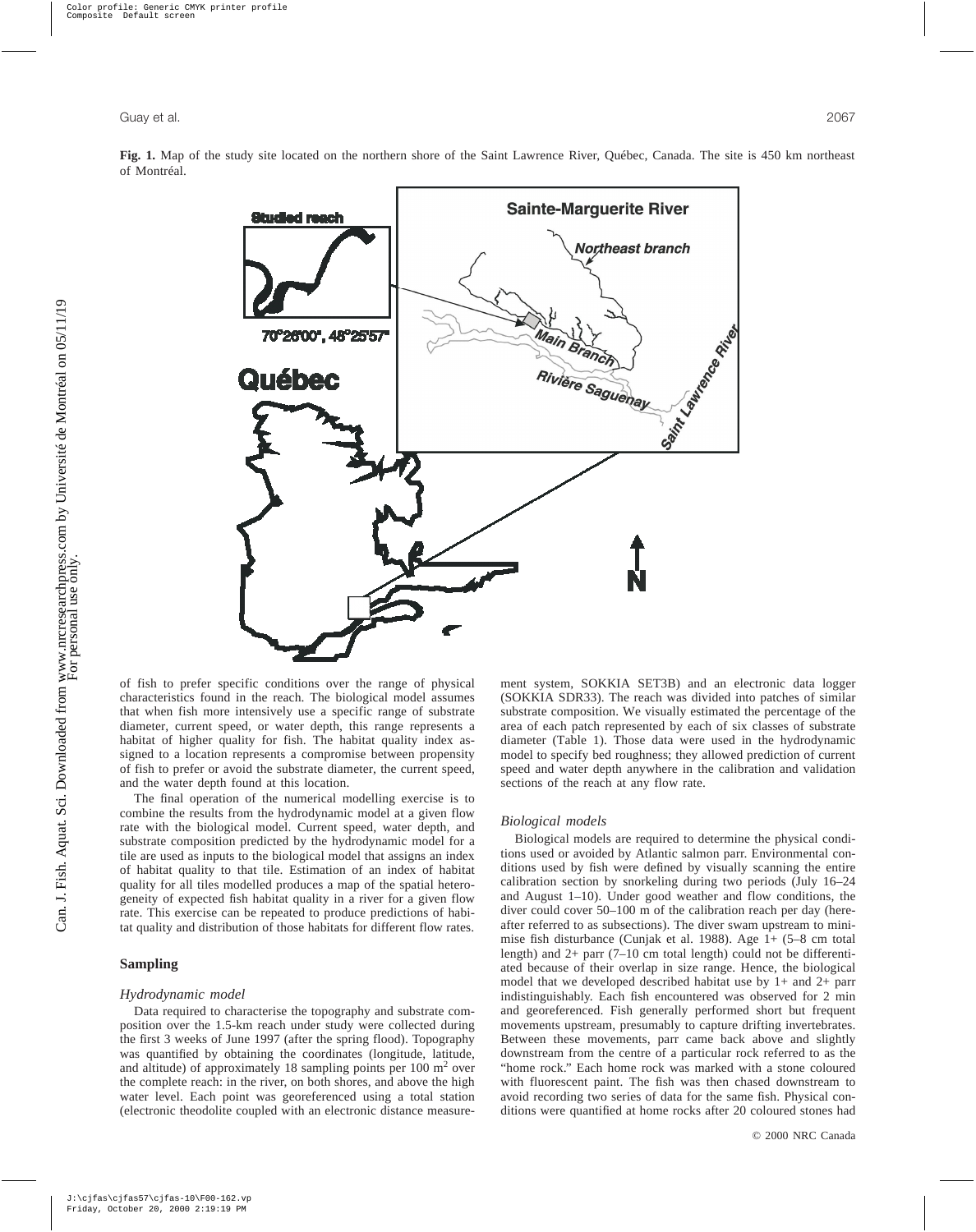**Table 1.** Median size for substrate type used by the hydraulic model.

| Substrate type | Median substrate size (cm) |
|----------------|----------------------------|
| Metric boulder | >100                       |
| <b>Boulder</b> | $25 - 100$                 |
| Cobble         | $6.4 - 2.5$                |
| Pebble         | $3.2 - 6.4$                |
| Gravel         | $0.004 - 3.2$              |
| Sand           | $0.0005 - 0.004$           |

been positioned or after 30 min of snorkeling. For each home rock, substrate composition, current speed, and water depth were noted. This information provided indications on the physical conditions used by parr. Substrate composition was quantified as the median diameter axis (D50) of substrate components. Given that the volume of a stone is determined by three axes (*A* being the longest and *C* the shortest axis), D50 is defined as the length (centimetres) of the *B*-axis of the median stone within a 1-m<sup>2</sup> area centred on the home rock. Averaged current speed (metres per second) over a 30-s period was estimated using a Price–Gurley current meter. Speed was recorded 5–10 cm upstream from the home rock at a distance from the bottom equivalent to 40% of the mean water depth within a surface of 1 m<sup>2</sup> centred on the home rock (e.g., at 40 cm from the bottom when depth was 1 m). The water depth (metres) assigned to a home rock was taken to be the mean depth found within an area of 1 m2 centred on that rock. D50 can be estimated visually to 5-mm accuracy after proper training and calibration (C. Latulipe and M. Lapointe, unpublished data) against stone count samples (Wolman 1954). Flow rate (cubic metres per second) was estimated for every sampling date based on records from a continuousflow station located 500 m upstream from the reach under study. No tributary entered the river between the flow station and the reach or within the reach. Flow at the flow station is expected to accurately represent that of the reach.

We used the two-dimensional hydrodynamic model and the flow rate observed each day to produce maps of water depth and current speed within the 50- to 100-m subsection of the calibration section covered that day. For a given day in a subsection, we used the complete series of nodes of the subsection grid (Fig. 2) to assess abiotic conditions available to fish that day. In addition, for a given number of fish observed during 1 day in a subsection, we selected the same number of locations at random where no fish were observed (at least 2 m from the closest Atlantic salmon parr mapped). For each of these locations, substrate composition, current speed, and water depth were estimated from the maps of the subsection provided by the two-dimensional hydrodynamic model for that day and flow rate. This procedure allowed us to characterise the environmental conditions available to Atlantic salmon parr (node values of abiotic conditions of each subsection) and those avoided by fish (abiotic conditions where no fish were observed).

#### *Fish distribution in the validation section*

The distribution of Atlantic salmon parr in the validation section was obtained using a procedure identical to that used to evaluate habitat utilisation by fish in the calibration section except that no physical data other than flow rate were collected because of time limitations (i.e., the number of days per summer when sampling can be done under similar flows and good weather). Flow rate was noted to ensure that numerical modelling, which predicted habitat quality distribution and potential fish distribution, would be calculated at a flow rate identical to that prevailing during mapping of real fish distributions. Snorkeling was used to visually scan the complete length of the validation section during two periods (July 25–31 and August 11–17). Each fish observed was georeferenced, yielding precise maps of fish distribution in the validation section.

### **Modelling**

The data collected during the two surveys in the calibration section were pooled to develop two types of biological models: a habitat suitability model and a habitat probabilistic model.

### *Habitat suitability model*

The habitat suitability model is based on preference curves that represent the propensity of fish to prefer specific ranges of environmental characteristics expected to determine fish habitat quality (Bovee 1982; Morantz et al. 1987; Heggenes and Saltveit 1990). We constructed a preference curve of parr for substrate composition (D50), current speed, and water depth.

The relative contributions of six classes of substrate diameter to the different patches of the calibration section were transformed to D50 values. Knowing the percentage of each class of substrate diameter, we determine D50 as the substrate diameter value corresponding to the 50th percentile of the cumulative frequencies of the classes.

The data collected in the calibration section were used to define the range of environmental conditions utilised by fish, to divide each environmental factor into a series of intervals (six intervals for substrate composition using D50, eight intervals for depth, and nine intervals for current speed), and to obtain the percentage of all fish observed during our survey of habitat utilisation within each interval of environmental conditions. The same approach was used to quantify the percentage of all locations selected at random that fell into each interval of environmental conditions. For each interval *i* of a given environmental condition *c*, we estimated an index of preference  $I_{c,i}$  as

# $I_{c,i} = \% U_{c,i} / \% A_{c,i}$

where  $\mathcal{W}_{c,i}$  is the percent utilisation by fish of a specific interval *i* of an environmental condition *c* (substrate composition, current depth, or water depth) and  $%A_{c,i}$  is the percent availability of this environmental condition in the calibration section. Each preference index for a given environmental condition was ranged such that its maximum  $I_{c,i}$  value was 1 (Leclerc et al. 1994). The ranged indices of preference  $(I_c)$  were used to develop an HSI following the approach proposed by Leclerc et al. (1995). First, we estimated an unweighted HSI ( $HSI_U$  ranging from 0 to 1 inclusively) for each fish observed within the calibration section as follows:

$$
(2) \qquad \text{HSI}_{\text{U}} = I_{\text{D}} \times I_{\text{V}} \times I_{\text{S}}
$$

where  $I_{\text{D}}$ ,  $I_{\text{V}}$ , and  $I_{\text{S}}$  are the ranged index of preference for depth, current speed, and substrate composition interval, respectively. Second, a multiple regression analysis was used to explain variations in  $HSI_U$  using  $I_D$ ,  $I_V$ , and  $I_S$  as independent variables. During this procedure, all variables were subjected to a logarithmic transformation. This allowed us to obtain partial regression coefficients for  $I_D$  (noted *X*),  $I_V$  (noted *Y*), and  $I_S$  (noted *Z*). Third, we ranged the partial regression coefficients of depth, velocity, and substrate such that  $X + Y + Z = 1$  (Leclerc et al. 1995). This procedure produced a weighted HSI that could be calculated for any tile of the validation section as

(3) HSI = 
$$
I_D^X \times I_V^Y \times I_S^Z
$$
.

A tile having an HSI value close to zero was considered a poor habitat because it had at least one physical characteristic generally avoided by fish (low *I* value). A tile having an HSI value close to 1 was taken to be a good habitat because all of its physical characteristics had to be close to the preferendum of fish (high *I* values).

#### *Habitat probabilistic model*

The habitat probabilistic model was developed by constructing a matrix containing information on the physical conditions noted where and when a parr was observed in the calibration section of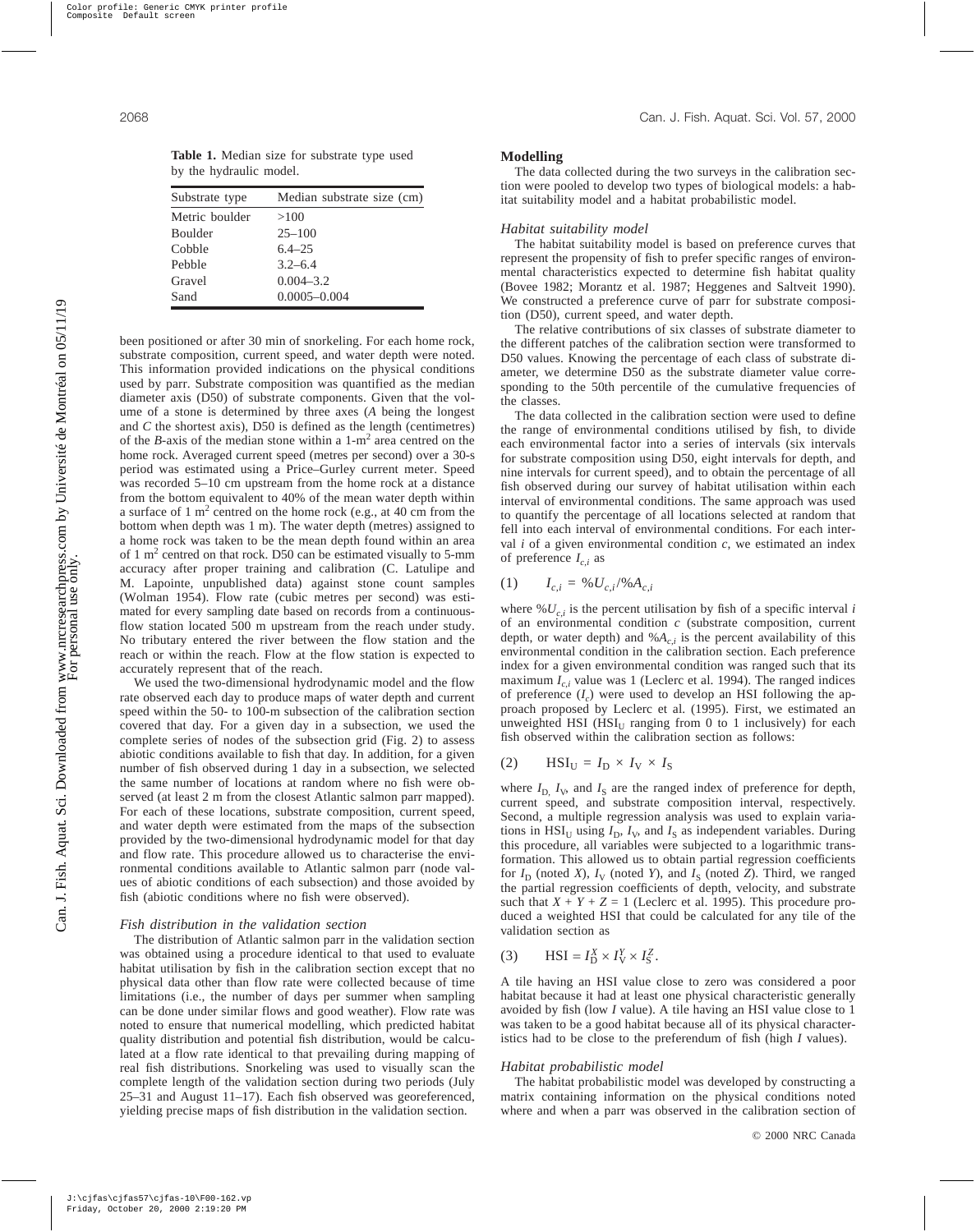



the reach and on the physical conditions estimated where and when no fish were observed. The matrix had four columns that described whether or not a fish was observed (presence or absence of fish noted as 1 or 0) and associated water depth, current speed, and substrate composition (D50). Since we randomly selected as many locations without fish as there were fish observed, the matrix had twice as many lines as the total number of fish that we observed in the calibration section of the reach. This matrix was used to develop a model to estimate the probability of observing a fish under given combinations of physical conditions. This was achieved by fitting a multivariate Gaussian logistic regression model to our presence–absence data. To our knowledge, our work represents the first attempt to use and validate the ability of a biological model based on a logistic regression to predict fish distribution patterns. Using this model, the habitat probabilistic index (HPI) of observing a fish under given physical conditions can be represented as

$$
^{\prime\prime}\quad\text{m}^{\prime}
$$

(4) HPI = 
$$
1/(1 + e^{-\lambda})
$$

where

$$
\lambda = P_0 + P_1 S + P_2 V + P_3 D + P_4 S^2
$$
  
+ 
$$
P_5 V^2 + P_6 D^2 + \dots
$$

where  $P_n$  are parameters fitted by the multivariate Gaussian logistic regression and *S*, *V*, and *D* are substrate composition (D50), current speed, and water depth, respectively. The model was developed using a stepwise backward regression. During this procedure, we assessed the statistical significance of environmental factors raised to a power of up to 4 and all possible interaction terms (velocity  $\times$ depth, velocity  $\times$  D50, velocity<sup>2</sup>  $\times$  depth, velocity  $\times$  depth<sup>2</sup>, etc.).

The logistic model was intended to predict the probability (0–1) of finding fish in any tile using local substrate composition, current speed, and water depth as independent variables.

### **Data analysis**

Physical conditions used or avoided by Atlantic salmon parr in the calibration section were defined under flow rates ranging from 1.9 to 5.5  $\text{m}^3 \cdot \text{s}^{-1}$  (average 3.7  $\text{m}^3 \cdot \text{s}^{-1}$ ). Real fish distribution in the validation section was described during surveys performed within two relatively narrow ranges of flow:  $1.9-2.6$  and  $2.9-4.2$   $\mathrm{m}^{3}\cdot\mathrm{s}^{-1}$ . Hence, our sampling yielded two maps that represented observed fish distributions. We used the numerical model to produce maps of substrate composition, current speed, and water depth in the validation section at 2.2 and 3.2  $m^3 \cdot s^{-1}$ . These flows were selected because they corresponded to the mean flows for which observed fish distributions were available. Hydrodynamic models may be implemented only within a range of discharge that does not have a marked effect on river topography and substrate distribution and composition. The range of flow  $(2-6 \text{ m}^3 \cdot \text{s}^{-1})$  and the daily variations in flow observed (0–8%, average 2.5%) in the reach under study were expected to have negligible influence on the riverbed, since formative bankfull discharge in the Sainte-Marguerite River is approximately 80  $m^3 \cdot s^{-1}$  (M. Lapointe, unpublished data).

The maps of physical conditions were used as inputs to the biological models (eqs. 3 and 4) to estimate HSI and HPI in all tiles of the validation section at 2.2 and 3.2  $m^3 \cdot s^{-1}$ . HSI and HPI were grouped into 10 classes of habitat quality index (0–1 in increments of 0.1). This led to the production of four maps (two biological models and two flows) of the validation section. Maps were drawn using 10 colour shades, each representing one of the 10 classes of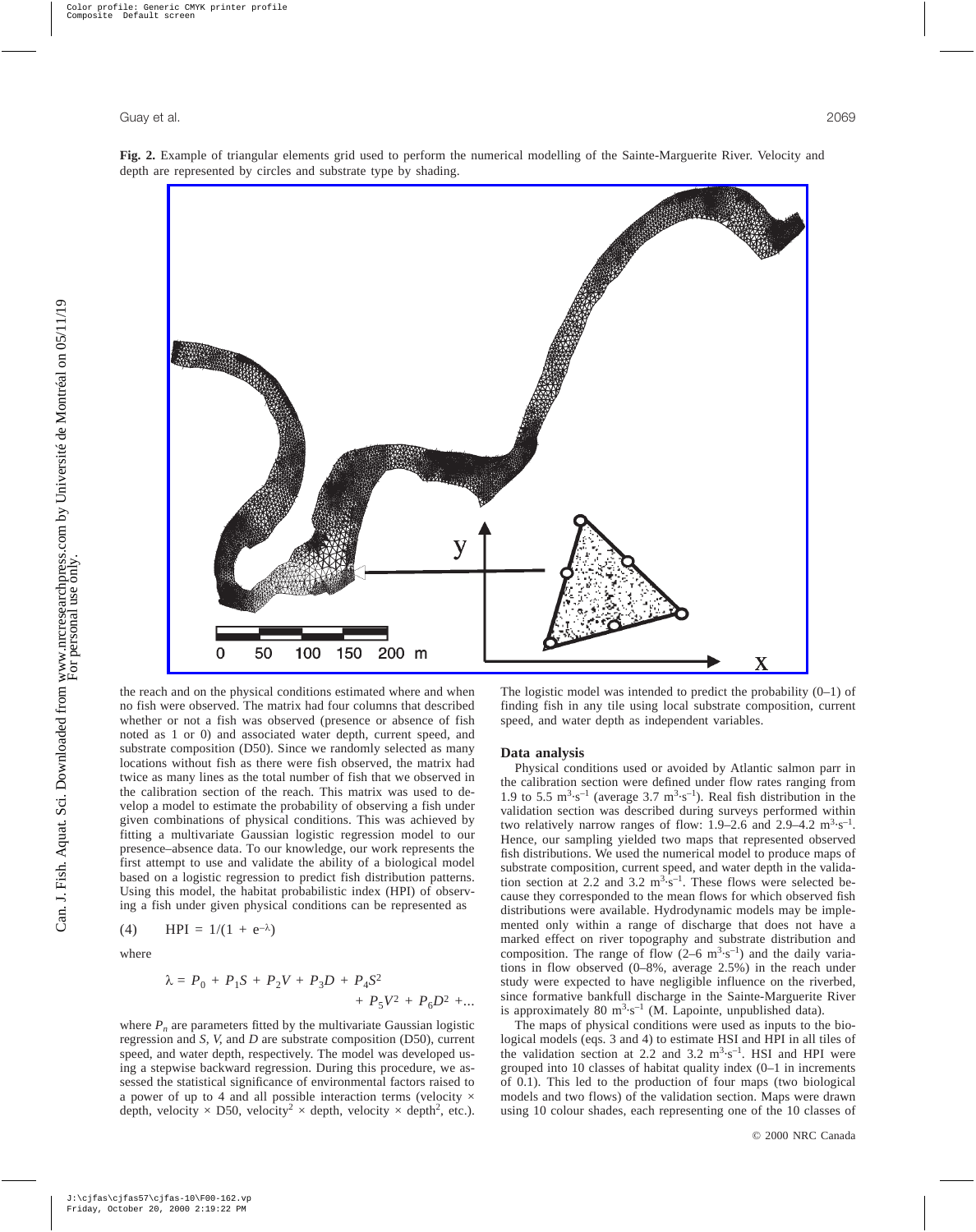habitat quality index. Each map was taken as a prediction of expected habitat quality distribution and potential fish distribution in the validation section. We assessed the validity of these predictions by comparing HSI or HPI values with real fish densities in the validation section. This was performed using five steps. First, we overlaid the map of expected habitat quality according to one of our biological models under a specific flow and the map of observed fish distribution at that flow. Second, we calculated the total surface area of the validation section associated with each of the 10 classes of habitat quality index. Third, we counted the total number of fish observed in the areas associated with each of the 10 classes of habitat quality index. Fourth, we calculated average fish density in each of these areas (number of fish per  $100 \text{ m}^2$ , total number of fish observed within areas assigned a specific habitat quality index divided by the total surface area of the section associated with that class of habitat quality index). Fifth, we tested the existence of a significant relationship between habitat quality index and real fish density in the areas assigned different habitat quality indices using polynomial regression analysis. Although habitat quality indices and fish densities contain errors, ordinary least squares methods are appropriate for these regressions because our purpose was to obtain the best predictive model for fish densities (Legendre and Legendre 1998). This procedure was repeated for both biological models and both flows.

## **Results**

## **Hydrodynamic model**

The topography of the complete reach was defined by estimating the easting, northing, and elevation at 9470 survey points. The topographic survey represented the study reach as a mosaic of tiles ranging from 1 to  $25 \text{ m}^2$  (Fig. 2). The difference in bed elevation from the upstream to downstream limits of the reach was 4.1 m. The mean slope of the river, calculated over 100-m stretches, ranged from 0.07 to 1.2%. The reach was divided into a total of 145 patches of relatively homogenous substrate composition. The surface area of the patches ranged from 25 to 1800 m<sup>2</sup>. Patch composition ranged from being dominated by sand (50–100% in 26 of the patches covering 11% of the reach surface) to boulders (50–100% in 10 patches covering 1% of the reach surface). Gravel represented 50–100% of the surface area of 16 patches covering a total of 24% of the reach surface. Cobble dominated in 34 patches (covering 26% of the reach surface), while pebble were the principal substrate in 59 patches (50–100%) covering 38% of the reach surface (Table 2).

We evaluated the ability of the hydrodynamic model to predict current speed and water depth by measuring these values at 271 locations in the field and fewer than four levels of flow rate ranging from 2 to 5.6  $\text{m}^3 \cdot \text{s}^{-1}$ . Although these locations were randomly selected, each one was precisely georeferenced. The hydrodynamic model was run to obtain predicted values of water depth and current speed at the 271 locations for the flow rates prevailing during field measurements. There was a strong relationship between individual depth values predicted by the hydrodynamic model and individual field measurements of depth  $(r^2 = 0.85)$ . Individual water depths predicted by the hydrodynamic model were within 15% of those measured in the field. The mean, variance, and range of predicted water depths were within 2% of those calculated from field data (Table 3). Individual values

**Table 2.** Characterisation of the substrate type dominance (50% or more) of the Sainte-Marguerite River riverbed.

| Dominant substrate type | Number of<br>patches | % of surface area<br>of the reach |
|-------------------------|----------------------|-----------------------------------|
| <b>Boulder</b>          | 10                   | 3.5                               |
| Cobble and pebble       | 93                   | 83.0                              |
| Gravel                  | 16                   | 6.5                               |
| Sand                    | 26                   | 70                                |

of current speed predicted by the hydrodynamic model were poorly correlated with measured values ( $r^2 = 0.09$ ). The hydrodynamic model tended to overestimate low velocities  $(< 0.2 \text{ m} \cdot \text{s}^{-1})$  and to underestimate high velocities ( $> 0.7 \text{ m} \cdot \text{s}^{-1}$ ). The hydrodynamic model nevertheless permitted a good representation of the mean, variance, and range of current speed values observed in the field (Table 3). The poor fit between individual values of predicted and observed current speed may not have a strong impact on our predictions of fish habitat quality because low and high velocities were associated with areas rarely used by parr (near the bank and the thalweg area). More importantly, preference curves and multivariate logistic regressions require that hydrodynamic models adequately predict the average and variance of physical conditions over an area. Biological models do not require that hydrodynamic models predict physical conditions at a specific point of a reach. Hence, the precision of the hydrodynamic model that we used was judged sufficient for our purposes.

#### **Biological models**

Physical attributes used by the fish were defined by measuring substrate composition, current speed, and water depth at 308 locations where parr were observed. Eighty-five percent of the fish observed in the calibration section used substrate characterised by D50 values between 3 and 6 cm. Those fish were found under current speeds ranging from 0.05 to 1.20  $\text{m}\cdot\text{s}^{-1}$  and at depths ranging from 0.12 to 1.2 m (Table 4; Fig. 3). Substrate available under flows observed during sampling in the calibration section had D50 values ranging from 0.002 to 1.5 m (Fig. 3*a*). Maximum current speed predicted by the hydrodynamic model at flows prevailing during calibration ranged from 1.1 to 1.2 m·s<sup>-1</sup> (Fig. 3*b*). Corresponding values for maximum water depth were 2.37–2.40 m (Fig. 3*c*). These conditions were defined as the physical conditions available to fish to develop the preference indices.

Physical variable values avoided by fish (defined where and when no fish were observed during the calibration survey) were quite similar to those used (Fig. 3). These conditions were employed to develop the habitat probabilistic model and hence to differentiate between habitat characteristics used and avoided by fish. Fish expressed distinct preferences for the three physical variables under study (Fig. 4). Fish preferentially used depth ranging from 0.3 to 0.7 m (Fig. 4*a*), current speeds ranging from 0.60 to 0.75 m·s<sup>-1</sup> (Fig. 4*b*), and substrate composition characterised by D50 values of 3.0–4.5 cm (Fig. 4*c*).

The multiple regression equation ( $n = 308$ ,  $p < 0.0001$ ) that best represented variations in HSIs was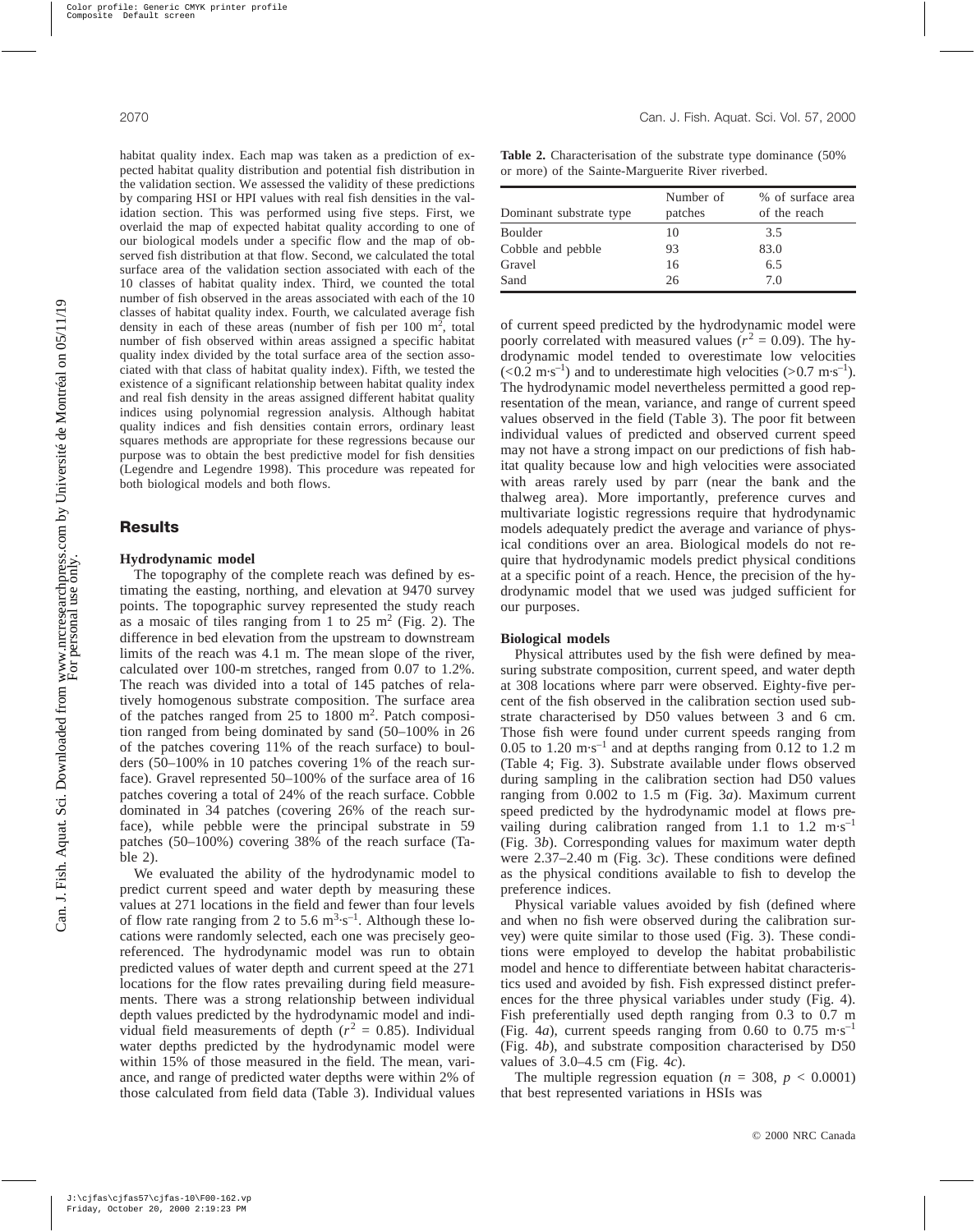**Table 3.** Comparison of velocity and depth predicted by the hydrological model with field measurements.

|                       | Mean current<br>velocity $(m \cdot s^{-1})$ |        | Mean water depth<br>(m) |       |
|-----------------------|---------------------------------------------|--------|-------------------------|-------|
| Statistic $(n = 271)$ | Predicted                                   | Field  | Predicted               | Field |
| Mean                  | 0.389                                       | 0.487  | 0.491                   | 0.488 |
| Variance              | 0.040                                       | 0.056  | 0.049                   | 0.059 |
| Minimum               | 0.044                                       | 0.0085 | 0.038                   | 0.13  |
| Maximum               | 0.93                                        | 1.21   | 1.16                    | 1.23  |

**Table 4.** Total range of utilisation and range of dominant utilisation (in which 80% of the fish were found) of abiotic factors.

|                                     | Total range of | Range of dominant |
|-------------------------------------|----------------|-------------------|
| Abiotic factor                      | utilisation    | utilisation       |
| Water depth (m)                     | $0.12 - 1.2$   | $0.24 - 0.72$     |
| Current velocity $(m \cdot s^{-1})$ | $0.05 - 1.2$   | $0.15 - 0.75$     |
| Substrate size $(D50)$ (m)          | $0.012 - 0.09$ | $0.03 - 0.06$     |

$$
HSI = I_D^{0.30} \times I_V^{0.38} \times I_S^{0.32} .
$$

The simplest statistically significant logistic model developed to estimate HPIs was

$$
HPI = 1/(1 + e^{-\lambda})
$$

where

$$
\lambda = -3.067 + 8.461D + 2.86V + 0.093S - 6.203D^2.
$$

## **Predictions made by the NHM**

The NHM was used to predict the spatial distribution of habitat quality within the validation section at two flow rates  $(2.2 \text{ and } 3.2 \text{ m}^3 \cdot \text{s}^{-1})$  using alternatively HSI or HPI as a biological model. These predictions represented expected spatial distributions of fish at these specific flow rates.

HSI values predicted by numerical modelling in the validation section ranged from 0 to 0.97 for the two flows (2.2 and  $3.2 \text{ m}^3 \cdot \text{s}^{-1}$ ) (Fig. 5*a*). The results predicted highly heterogeneous fish distribution patterns including areas with very low (HSI values close to 0) and very high (HSI values close to 1) habitat quality indices. Only  $16.4\%$  (2750 m<sup>2</sup> at 2.2 m<sup>3</sup> $\cdot$ s<sup>-1</sup>) to 16.7% (2820 m<sup>2</sup> at 3.2 m<sup>3</sup> $\cdot$ s<sup>-1</sup>) of the surface area of the validation section were assigned HSI values higher than 0.7. HSI values assigned to the tiles of the validation section were only slightly affected by changes in flow rates. HPI values predicted by numerical modelling in the validation section at the two flow rates ranged from 0 to 0.86. Tiles assigned to HPI values higher that 0.7 represented  $1513 \text{ m}^2$  or 9.0% of the surface area of the validation section at 2.2  $\text{m}^3 \cdot \text{s}^{-1}$ . Corresponding values were 1633  $\text{m}^2$ and 9.7% at 3.2  $\text{m}^3 \cdot \text{s}^{-1}$  (Fig. 5*b*). HPI values assigned to the validation section were relatively stable within the range of flow covered by our study and simulations.





### **Observations of fish distribution**

The distribution of  $1+$  and  $2+$  Atlantic salmon parr in the validation section was heterogeneous. Survey-specific parr densities calculated for 17 randomly chosen and distinct subsections (625–995  $m^2$ , adding to 78% of the surface area of the validation reach at a flow of  $3.2 \text{ m}^3 \cdot \text{s}^{-1}$ ) ranged from 0 to 2.01 fish $\cdot$ 100 m<sup>-2</sup> and had a mean of 0.76 fish $\cdot$ 100 m<sup>-2</sup> (variance  $= 0.26$ ). There was no relationship between the density of fish and the surface of the subsections  $(r^2 =$ 0.003), indicating that densities were not scale dependent for the 17 subsections that we defined.

## **Relationship between observed fish densities and predictions made by the NHMs**

Fish density estimated for each of the 10 areas of the validation section assigned HSI values of 0–1 in increments of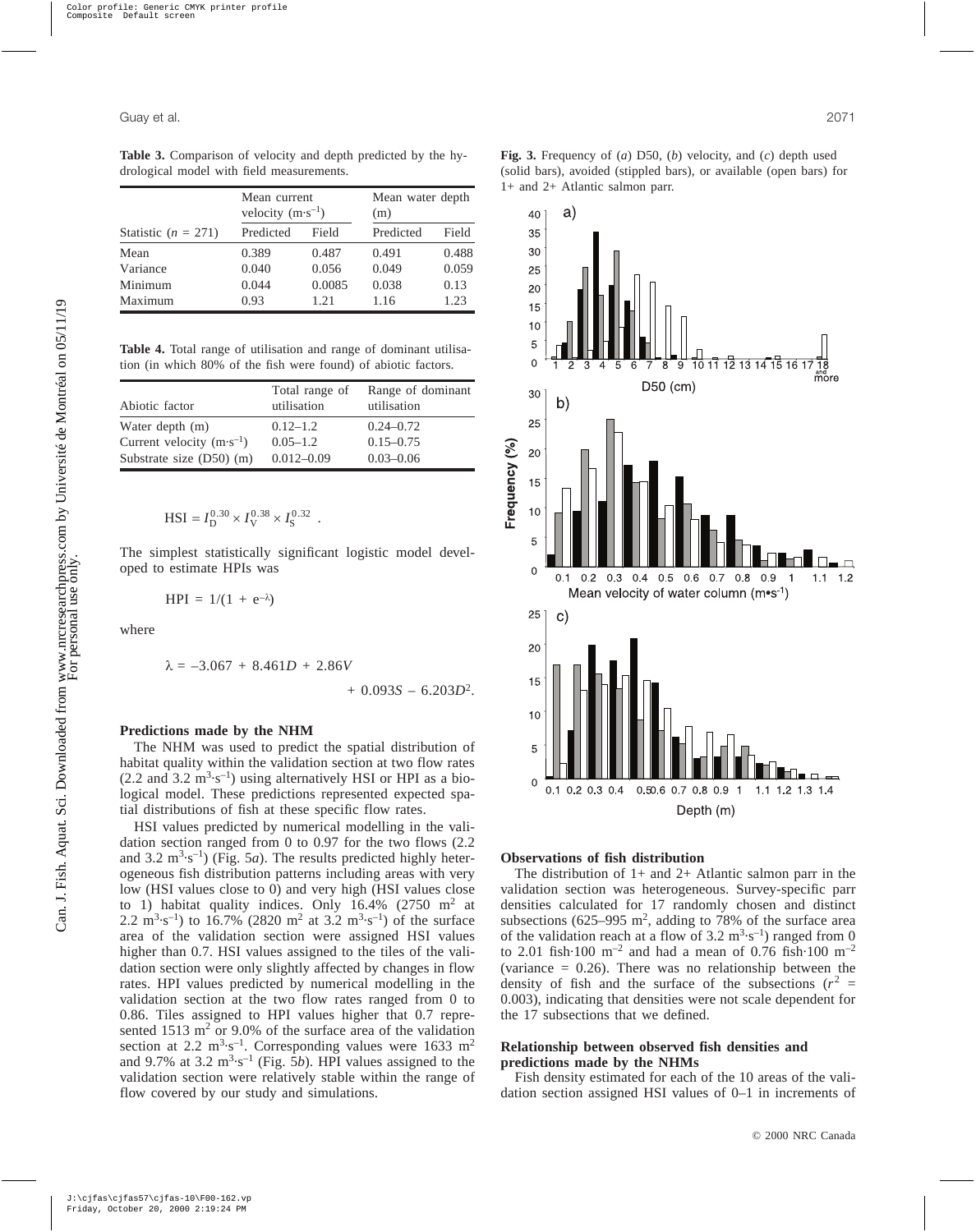

**Fig. 4.** Preference curves for (*a*) depth, (*b*) current speed, and (*c*) substrate size (D50).

0.1 (0–0.10, >0.10–0.20, >0.20–0.30, etc.) ranged from 0.4 to 1.2 fish $\cdot$ 100 m<sup>-2</sup> at 2.2 m<sup>3</sup> $\cdot$ s<sup>-1</sup> and from 0.1 to 1.6 fish $\cdot$ 100  $\rm m^{-2}$  at 3.2  $\rm m^{3} \cdot s^{-1}$ . The 10 areas of the validation section associated with different HPI values were characterised by fish densities from 0 to 2.5 fish $\cdot$ 100 m<sup>-2</sup> at 2.2 m<sup>3</sup> $\cdot$ s<sup>-1</sup> and from 0 to 2.0 fish $\cdot$ 100 m<sup>-2</sup> at 3.2 m<sup>3</sup> $\cdot$ s<sup>-1</sup>.

There was a statistically significant and positive relationship between real fish densities and habitat quality indices predicted by habitat numerical models. Such relationships were observed for NHM implemented with either biological model and for both flow rates. Predictions of NHM based on HSI explained from 63% (2.2 m<sup>3</sup>·s<sup>-1</sup>) to 71% (3.2 m<sup>3</sup>·s<sup>-1</sup>) of local variations in real fish density (*p* < 0.0001) (Fig. 6*a*).

When data from the two flow rates were combined, HSI explained 39% of variations in real fish density. Corresponding values for NHM based on HPI were  $98\%$  (2.2 m<sup>3</sup>·s<sup>-1</sup>) and 81% (3.2  $m<sup>3</sup>·s<sup>-1</sup>$ ). The use of HPI allowed us to explain 86% of the variations in real fish density when data from both flows were combined  $(p < 0.0001)$  (Fig. 6*b*). Hence, our results suggested that local fish densities were higher in areas of the validation section for which the NHM predicted higher habitat quality indices. However, predictions of NHM based on HPI for the two flows or with both flows combined explained a larger fraction of local variations in fish density than NHM based on HSI.

## **Discussion**

Our study suggests that numerical modelling may be appropriate for predicting distribution patterns of Atlantic salmon parr in rivers. Although our study suggests that strictly abiotic variables may allow the prediction of the distribution pattern of Atlantic salmon parr, it is important to note that these variables have also been argued to implicitly represent important biotic variables. For instance, water depth could represent a protection against aerial predators and provide larger search volume during feeding (Wankowski and Thorpe 1979; Metcalfe et al. 1997). Current speed has been hypothesised to modify the costs of habitat utilisation and the drift rate of invertebrate preys in the vicinity of fish (Morantz et al.1987; Heggenes 1996). Finally, substrate granulometry has been suggested to affect cover from predators and from adverse physical conditions during summer or winter (Rimmer et al. 1984; Cunjak 1988; Heggenes et al. 1991).

Our analyses indicate that the quality of the predictions made by numerical modelling is determined by the type of biological model used. In our study, fish distribution was better predicted by a biological model based on an HPI (with both flows combined,  $r^2 = 0.86$ ) than on an HSI (with both flows combined,  $r^2 = 0.39$ ). Although the removal of one point that could be considered as an outlier (1.0, 0.5) improved the relationship between fish density and HSI  $(r^2 =$ 0.46), it did not affect our observation that NHM performed better when implemented with HPI than with HSI. Two hypotheses can be invoked to explain the different performance of the two biological models that we used.

The first hypothesis is that HSI may be more sensitive to the quantity of data required than HPI in developing appropriate models. In our study, we developed our preference curves and indices using observations performed on 308 fish. Since this value represents our complete data set, it is presently impossible for us to assess the effect of increasing the number of fish observed to, for instance, 500 or 600 fish on the quality of the predictions made by HSI models. However, the number of fish that we observed corresponds to the average number of fish generally used to define preference indices. For instance, deGraaf and Bain (1986) developed preference indices using from 123 (North Arbour River) to 215 (North Arm River) parr. Morantz et al. (1987) constructed preference curves by pooling data collected on 538 parr observed over 3 years. Cunjak (1988) and Whalen and Parrish (1999) described winter habitat utilisation of parr using data on 148 and 127 fish, respectively. At the other end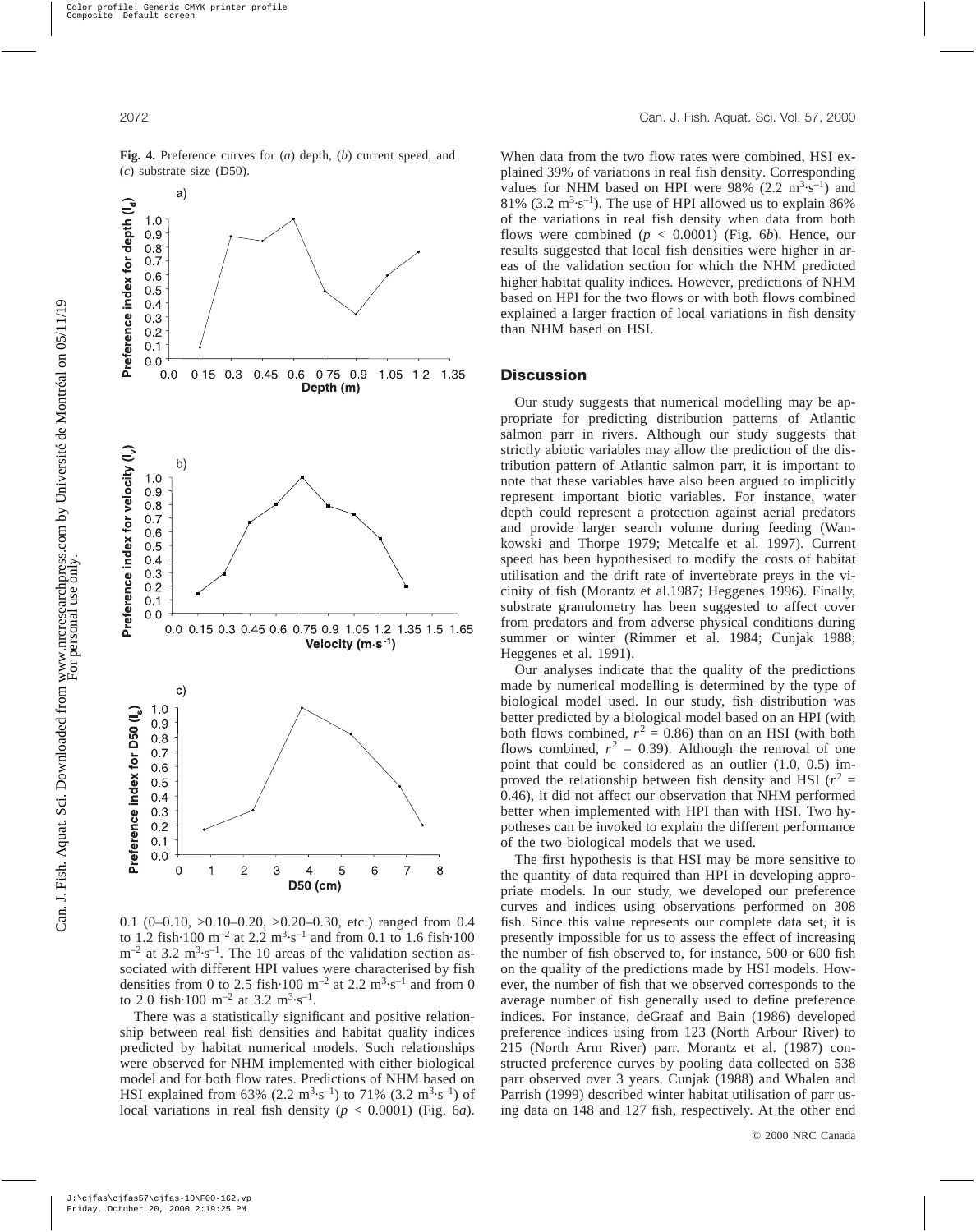

**Fig. 5.** Maps of (*a*) HSI and (*b*) HPI for a flow of 3.2  $\text{m}^3 \cdot \text{s}^{-1}$  and fish distribution. The same colour scale gives the values of HSI and HPI.

of the spectrum of sample sizes, Heggenes and Salveit (1990) established habitat preferences using 1454 parr observed over a period of 2 years. However, in that study, observations for young-of-the-year fish were combined with parr, and summer and fall observations were pooled. Our sample size was in the range of those found in the literature. Hence, sample size cannot be invoked to explain differences between the preference indices that we calculated and published values. Our preference curve for water depth had maximum values between 30 and 60 cm. This range is similar to that found for maximum preference for depth observed by deGraaf and Bain (1986) (15–55 cm) and Morantz et al. (1987) (30–55 cm). However, in the Sainte-Marguerite River, we estimated the maximum preference index for current speeds of approximately  $60-70$  cm·s<sup>-1</sup>. These values are higher than most current speeds found in the literature for Atlantic salmon parr. Morantz et al. (1987) observed maximum preference indices at current speeds ranging from 20 to  $50 \text{ cm} \cdot \text{s}^{-1}$ , and Heggenes and Saltveit (1990) found corresponding values between 10 and 30  $\text{cm}\cdot\text{s}^{-1}$ . Despite the apparent difference between the preferred speed range that we found and those presented in other studies, it is important to note that parr for different studies have very similar maximum utilisation ranges for that variable (our study: 35– 65 cm·s<sup>-1</sup>; other studies 20–60 cm·s<sup>-1</sup>). Utilisation by fish of a range of environmental condition is defined strictly by the number of fish using this condition, while preference for a specific range of environmental conditions is the utilisation weighted by availability of a condition. Hence, the difference between the preference indices for current speed that we found and those of other studies may not be related to the utilisation of habitat by parr but to different levels of availability of specific ranges of current speed among rivers. A similar situation may also occur for preference indices of substrate composition. Preference curves for substrate are generally based on substrate type (sand, cobble boulder, etc.) instead of D50 values. In our study, maximum preference indices for substrate were between D50 values ranging from 30 to 60 mm, which, according to the Wentworth scale, correspond to the size range of gravel (see Bovee 1982). Gravel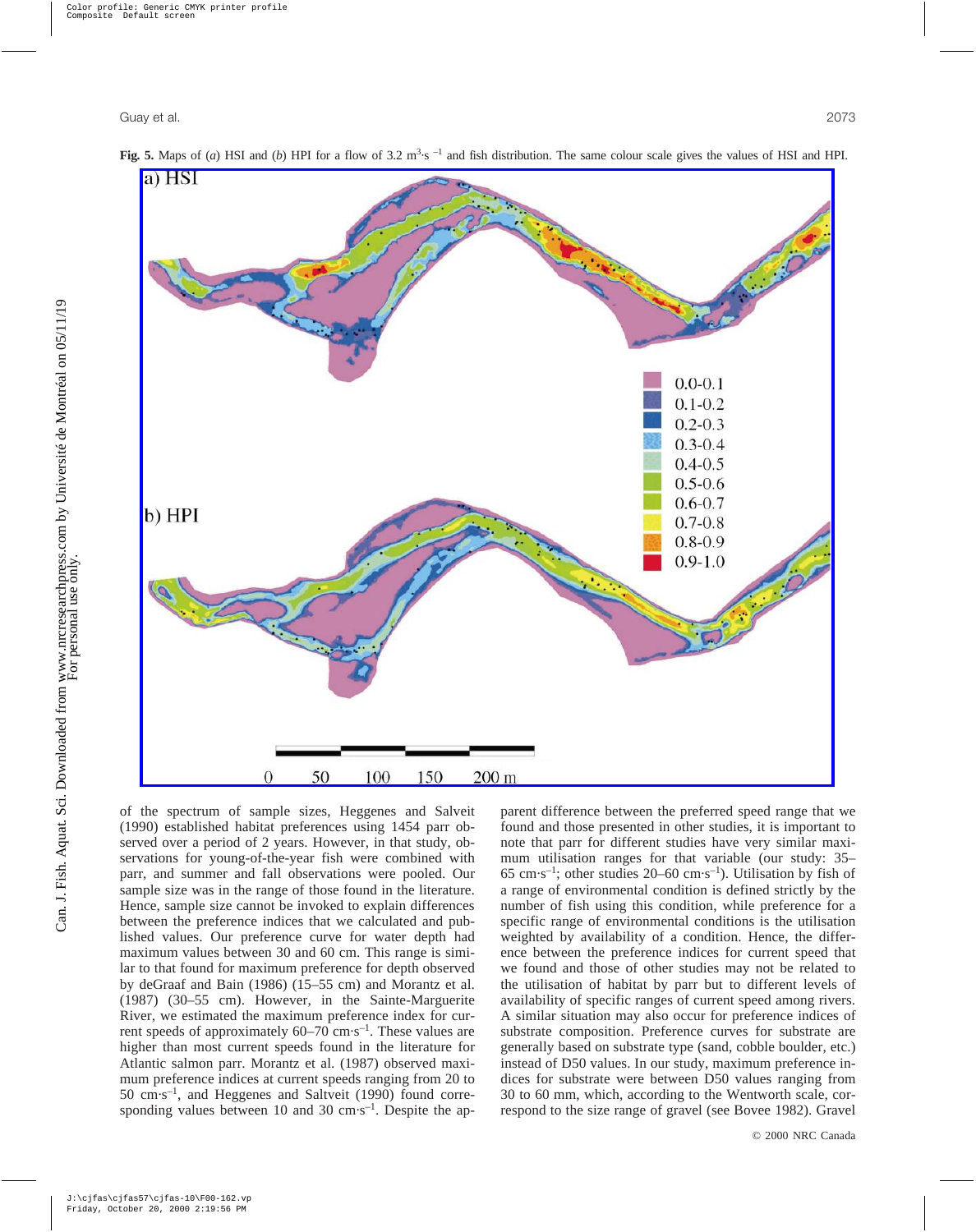

**Fig. 6.** Polynomial regression between real fish density and (*a*) HSI and (*b*) HPI. Solid diamonds,  $3.2 \text{ m}^3 \cdot \text{s}^{-1}$ ; open diamonds,  $2.2 \text{ m}^3 \text{-s}^{-1}$ .

has been described as optimal for parr by deGraaf and Bain (1986) and Morantz et al. (1987), although maximum preference obtained by Heggenes and Saltveit (1990) was for large cobble (256–384 mm). Discrepancies between their results and ours could again be partly explained by the different availability of substrate in the two studies. In the river studied by Heggenes and Saltveit (1990), the percent occurrence of particles larger than 128 mm was 67 compared with 9% in our study. Hence, the parr studied by Heggenes and Saltveit (1990) may have had no other choice, compared with fish from the Sainte-Marguerite River, than to "select" larger substrate as a habitat. Our examination of published studies indicates that HSIs are very sensitive to the availability of a series of abiotic variables found in different rivers. It is difficult to assess the stability of HPIs or of the logistic model that we developed among rivers because, to our knowledge, no such model has yet been produced to define habitat quality for parr in other rivers. The only other logistic model developed for habitat analysis purposes has been produced to predict spawning site quality for golden trout (*Oncorhynchus mykiss aguabonita*) (Knapp and Preisler 1999). Interestingly, that study also illustrates the ability of logistic models to predict habitat quality.

A second hypothesis that could explain the different performance of HSI and HPI may be related to the underlying assumptions of both models. The equation used to calculate HSI considers that the three physical variables water depth, current speed, and substrate composition contribute to affect habitat quality. However, it also assumes that these variables affect fish, to some extent, independently. For instance, a specific range of current speed is given a high or low preference index independently of water depth or substrate composition. Furthermore, one range of current speed is always given a preference index of 1, even if this range may not constitute a biologically optimum condition whether this variable is considered alone or together with the two other variables. While the relative effect of water depth, current speed, and substrate composition is represented by the weighting of each variable using an exponent (*X*, *Y*, *Z* of eq. 3), it is important to note that the weighting is done after indices of preference have been assigned to the different range of variables. This procedure may not fully reflect the interdependence among the variables. In contrast, HPI is calculated from a multivariate approach in which all variables are considered simultaneously and with no arbitrary correction (no environmental condition is considered a priori better and given a preference index of 1 or worse). In addition, the polynomial approach that we used to model our logistic equation and to assess HPI (allowing linear and no-linear interactions) may be more appropriate for accounting for the possibility that a below-average current speed, from a preference index perspective, may provide above-average habitat conditions when associated with specific combinations of depth and substrate composition. Hence, the mathematical structure that we employed to estimate HPI may allow a better representation of the statistical as well as biological interaction among the physical variables used to estimate habitat quality than that used to estimate HSI.

We tested the validity of the predictions made using our numerical modelling by assessing the existence of a relationship between HSI or HPI values assigned to specific areas of the river and observed fish densities within these areas. The correlation that we obtained may be taken as a measure of the success of numerical modelling to predict local differences in fish density at a given level of global fish density (in our study, the total number of fish present in the complete validation reach divided by the surface area of this section). However, we do not believe that our study can be taken as an indication of the ability of numerical modelling to predict global differences in fish density among rivers or temporal variations in global fish density within a river. This limit of numerical modelling is illustrated by the difficulty of finding a relationship between predictions made by NHM and fish densities on a larger temporal or spatial scales than used in our study (Milhous et al. 1989; Bourgeois et al. 1996). It is tempting to speculate that while strictly physical variables may determine local distribution patterns of Atlantic salmon parr, both biotic and abiotic conditions may determine the number of parr living in a river at a given time.

## **Acknowledgments**

We thank Patrick Lafrance, David Monté, Daniel Brongo, and Guillaume Guénard for help in the field. We thank the team of the Centre Interuniversitaire de Recherche sur le Saumon Atlantique (CIRSA) for logistic support. Funding for this research was provided by the Natural Sciences and Engineering Research Council of Canada (Collaborative Special Project), the Fondation de la Faune du Québec, the Government of Québec (Ministère de l'Environnement et de